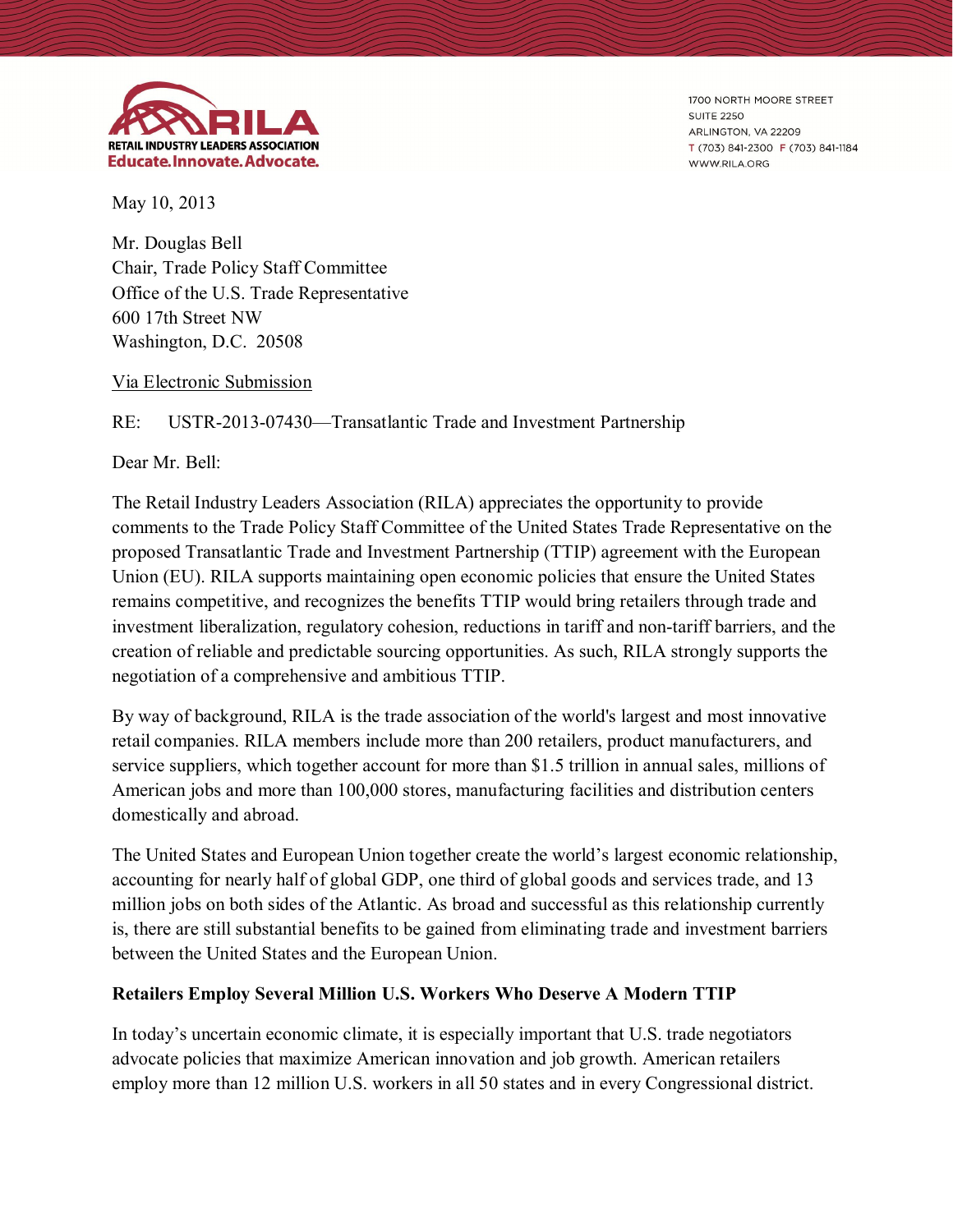## Page 2

Global supply chains are the life blood of retailers, and open trade – for both imports and exports – sustains these millions of retail jobs.

Retailers provide a diverse range of excellent career opportunities, from professional merchandisers, lawyers, accountants, designers, real estate executives, information technology professionals, and transportation and logistics providers with college and post-graduate degrees, to cashiers, store clerks, truck drivers, loss prevention specialists, and distribution center workers. Retail is known for innovation and cutting edge business practices in areas such as supply chain management, marketing, commercial real estate, product quality and safety, and other professional disciplines.

RILA member companies buy domestically and import products into the United States, and they also market and sell products throughout European Union countries. If done correctly, the TTIP agreement would offer a long-term platform for economic integration and commercial opportunities for our members that will create and support high-quality jobs here in the U.S.

## **Content and Structure of a Successful TTIP**

As the U.S. and EU look to begin negotiations, RILA seeks these elements in a successful TPP agreement:

# *Trade in Goods*

Trade in goods between the U.S. and EU represents the largest exchange of goods in the world. The TTIP agreement should provide duty-free access for all products, with immediate elimination for as many products as possible. The TTIP should truly represent universal product coverage, with no specific products or sectors excluded from benefits.

In addition, the TTIP rules of origin for all products should be flexible and commercially relevant to facilitate global value chains and efficiencies in global sourcing. The rules of origin should be predictable, transparent, and easily administered.

# *Trade in Services*

In addition to strong trade in goods, the U.S. and EU also enjoy a robust services trade, and together account for 70% of global services trade. RILA supports the liberalization of services trade in all sectors and all modes of delivery. Of particular importance to RILA members is liberalization for retail and distribution services. In many markets, the retail industry faces barriers such as restrictions on investments in certain areas or in respect to certain goods; foreign ownership caps; limits on store ownership, location, and size; and burdensome authorization and licensing procedures. In order to address these issues, the TTIP should establish full market access for retail and distribution services; it should include retail and distribution rights in both single and multi-brand formats, with no limits on size, location, or assortment of merchandise.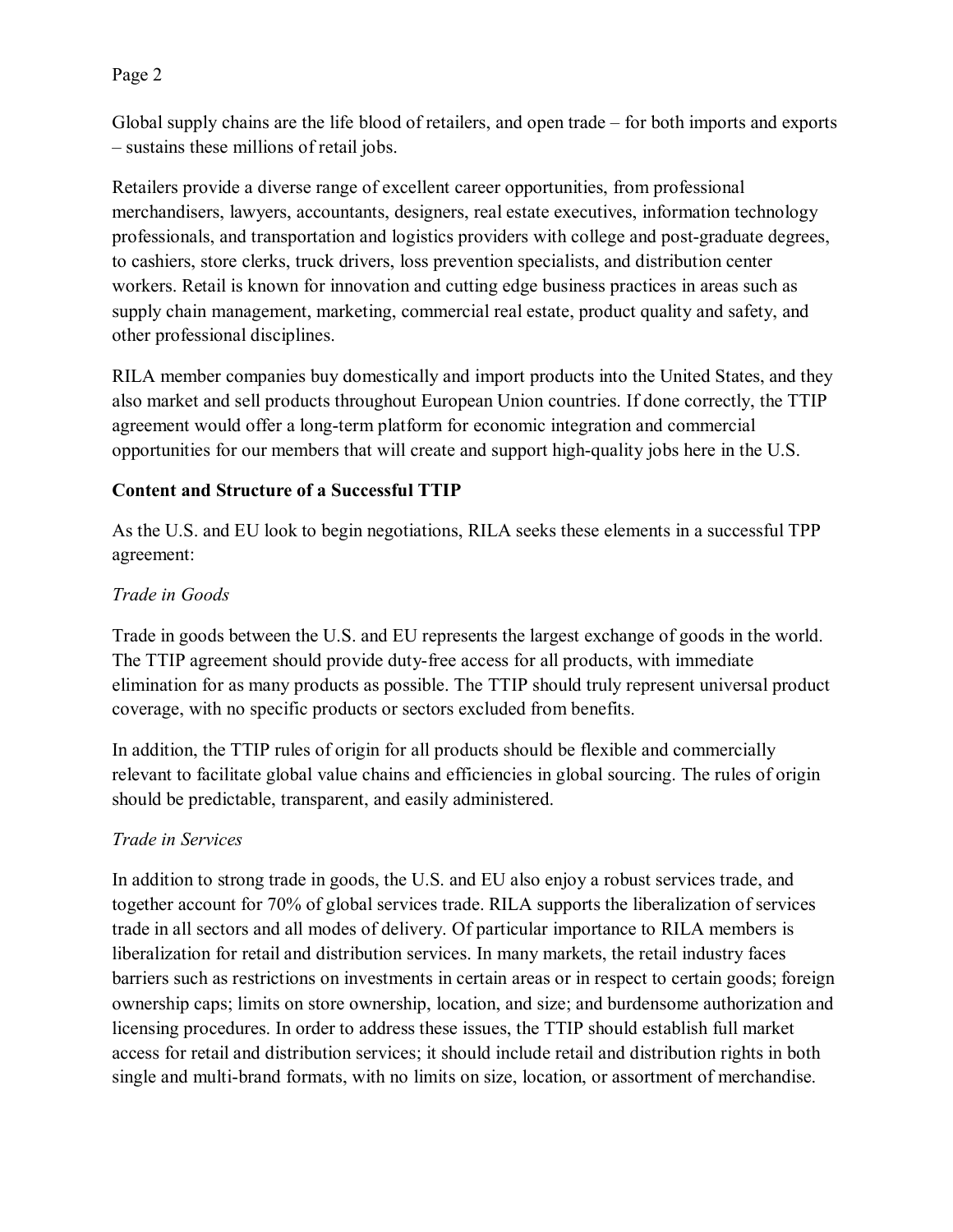## Page 3

RILA recently submitted comments relating to the plurilateral negotiations for a Trade in Services Agreement, and believe that the TTIP should achieve a level of services liberalization at least equal to the ISA.

# *Information & Communications Technology*

The TTIP should include immediate duty elimination on all information and communication technology (ICT) products. Though many ICT products currently enjoy duty free treatment under the WTO Information Technology Agreement (ITA), the scope of products covered by the ITA has not expanded since its inception in 1996. As a result, modern consumer electronic products such as flat panel displays, DVD players, audio speakers, GPS systems, and video game consoles are excluded from the ITA.

As part of the TTIP talks, RILA believes that USTR should pressure European counterparts to be more ambitious in the ongoing ITA expansion talks by supporting the inclusion of more audiovisual products. For example, as technologies have advanced and converged since the ITA was originally negotiated, flat panel displays have become an important feature in a variety of ICT applications and there is no legitimate reason for flat panel displays to be excluded from an expanded ITA. Duty free treatment of these products would help retailers by saving hundreds of millions of dollars in duty costs. These savings are expected to increase global demand for ICT products, stimulate innovation, spur productivity, and create thousands of jobs in the United States and abroad.

## *Supply Chain, Customs, and Trade Facilitation*

RILA seeks provisions to facilitate the movement of goods between the United States and European Union, eliminate choke points in supply chains, and harmonize customs procedures. Customs provisions should balance the goals of enforcement and trade facilitation, apply equally to all sectors, and be based on predictability and risk segmentation.

In particular, the TTIP should include a "one government at the border" approach to border management for both parties, creating common processes for goods clearance whereby all government agencies with border authority in the United States and all EU member countries coordinate inspection activities. The U.S. and EU should each work to establish a single window for the electronic submission of customs and other government agency information requirements.

RILA member companies are committed to supply chain security procedures, and most have participated in the Customs-Trade Partnership Against Terrorism (C-TPAT) since its inception. RILA members have worked with U.S. Customs & Border Protection and have embraced the benefits of a preferred supply chain security system to promote trade security. As a risk-based approach to customs enforcement and security procedures is important to both the United States and European Union, the TTIP should include commitments to mutually recognize each other's processes and trusted trader programs, as well as to harmonize requirements such as informal